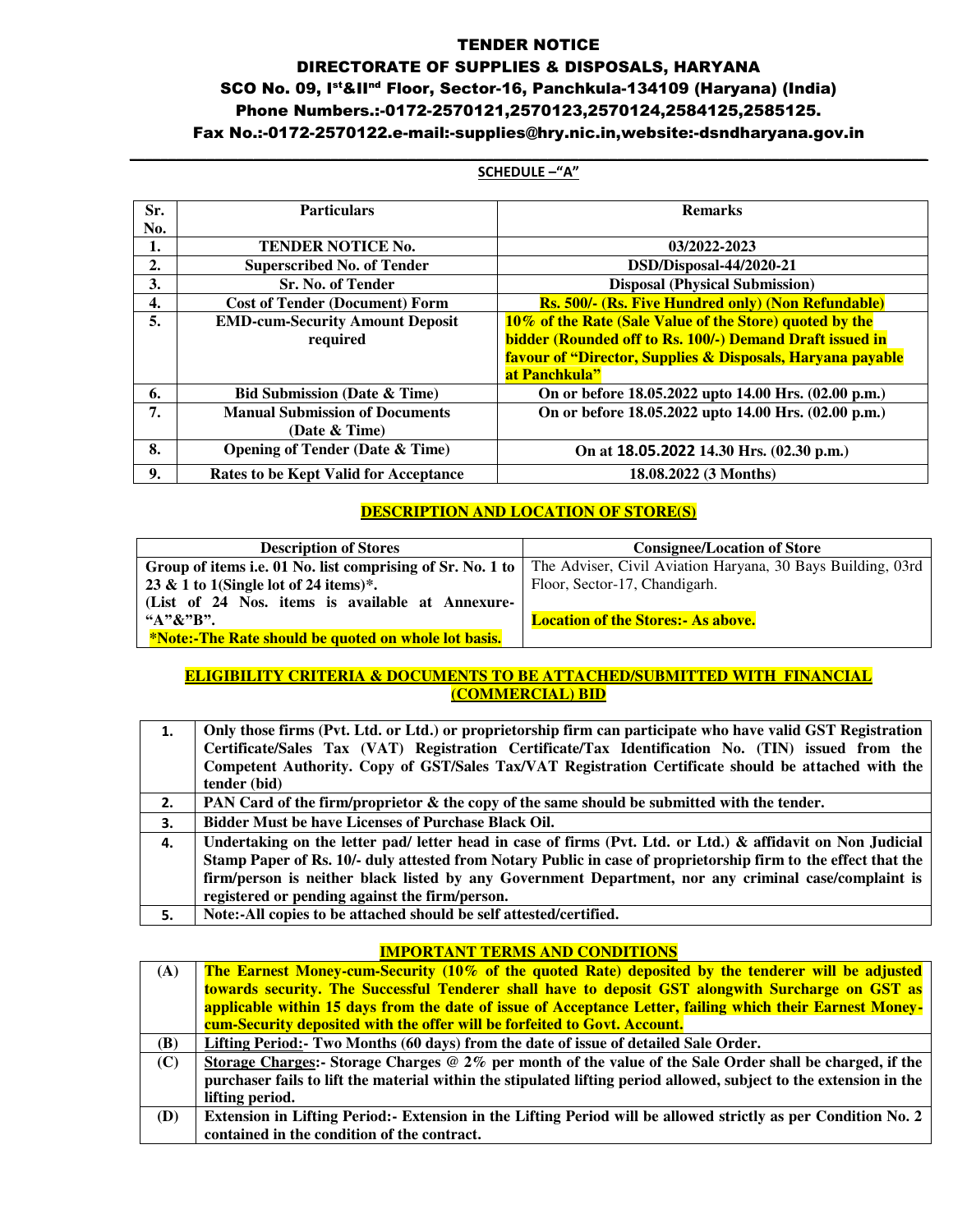# **GENERAL TERMS AND CONDITIONS**

| (1)  | It is the sole responsibility of bidder to inspect the store/complete items mentioned in the                                                                                                    |  |
|------|-------------------------------------------------------------------------------------------------------------------------------------------------------------------------------------------------|--|
|      | list thoroughly before quoting any rate/price/bid for the same.                                                                                                                                 |  |
| (2)  | <b>Place of Delivery:-Consignee's site on "as it where is basis" &amp; "as it what is</b>                                                                                                       |  |
|      | basis".                                                                                                                                                                                         |  |
| (3)  | The bidder/tenderer should quote their rates exclusive of applicable GST $\&$                                                                                                                   |  |
|      | Surcharge on GST will be charged extra.                                                                                                                                                         |  |
| (4)  | GST once deposited shall not be refunded in any case.                                                                                                                                           |  |
| (5)  | Deposit of Sale Value of Store (Payment):-100% Payment will be deposited by the successful<br>bidder/tenderer with the Indenting Officer/Consignee as the case may be before lifting the Store. |  |
| (6)  | The offer without Tender Form/Fees will be rejected straightaway.                                                                                                                               |  |
| (7)  | The Rate should be quoted both in Words as well as in Figures.                                                                                                                                  |  |
| (8)  | Offers should be neatly typed or hand written. Any overwriting, additions and alternations carried out, if                                                                                      |  |
|      | any, in the Tender form by the Tenderer(s)/Firm(s) will invite the rejection of offer straightway.                                                                                              |  |
| (9)  | Conditional offer will not be considered in any circumstances.                                                                                                                                  |  |
| (10) | Ay fraudulent document submitted with the tender and any misleading information furnished will invite                                                                                           |  |
|      | penal action to tune of cancellation of Sale Order, Forfeiture of Security Amount deposited with the tender                                                                                     |  |
|      | & blacklisting/ debarring of firm (Pvt. Ltd. or Ltd.) or proprietorship firm for doing future business.                                                                                         |  |
| (11) | The Director, Supplies & Disposals, Haryana reserves the right to reject or accept any offer without                                                                                            |  |
|      | assigning any reasons thereof.                                                                                                                                                                  |  |

# **KEY DATES**

| Sr.<br>No.               | <b>Bidder's Stage</b>                                             | <b>Remarks</b>                                              |  |
|--------------------------|-------------------------------------------------------------------|-------------------------------------------------------------|--|
|                          | <b>Bid Submission (Date &amp; Time)</b>                           | <b>On or before 18.05.2022 upto</b> 14.00 Hrs. (02.00 p.m.) |  |
| $\overline{\mathbf{2.}}$ | <b>Manual Submission of Documents</b><br><b>(Date &amp; Time)</b> | On or before 18.05.2022 upto 14.00 Hrs. (02.00 p.m.)        |  |

|     | <b>Department's Stage</b>                  | <b>Remarks</b>                           |  |
|-----|--------------------------------------------|------------------------------------------|--|
| No. |                                            |                                          |  |
|     | <b>Opening of Tender (Date &amp; Time)</b> | On 18.05.2022 at 14.30 Hrs. (02.30 p.m.) |  |

 **Assistant District Attorney,** *for:* **Director General, Supplies & Disposals, Haryana.**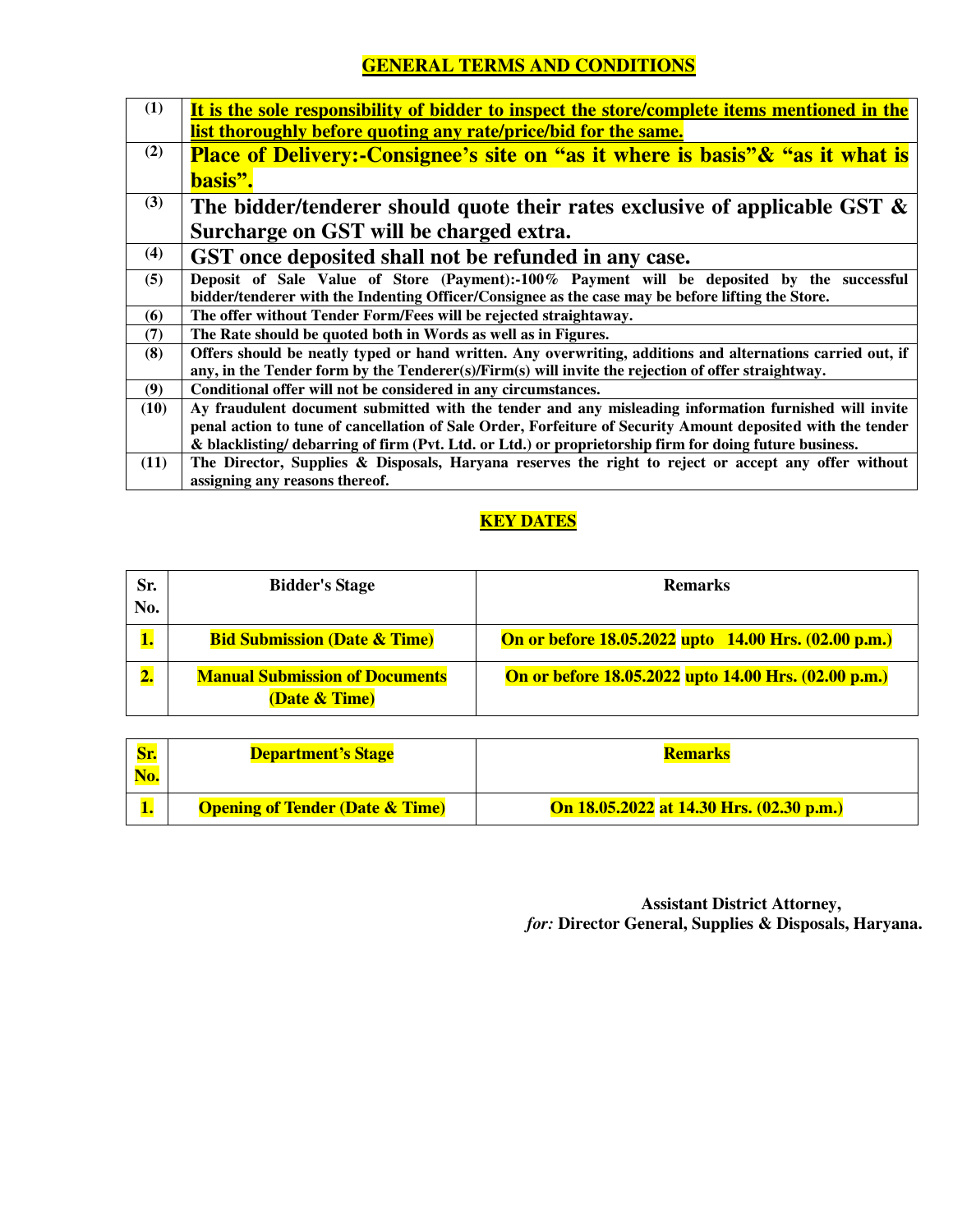# **01 No. lists comprising of items from Sr. No. 1 to 23 (Single Lot of 23 No. Items)**

### **Annexure-"A"**

| Sr. No.                 | <b>Description of Item</b>        | Quantity |
|-------------------------|-----------------------------------|----------|
| 1                       | Sofa Set(Wooden Frame03+01)       | 02       |
| $\overline{2}$          | <b>Wooden Rack</b>                | 02       |
| $\overline{\mathbf{3}}$ | <b>Computer Chair</b>             | 10       |
| $\overline{\mathbf{4}}$ | <b>Executive Table</b>            | 01       |
| 5                       | <b>Small Almeria(Iron)</b>        | 05       |
| 6                       | <b>Steel Almeria(Big)</b>         | 06       |
| 7                       | <b>Desert Cooler (Big)</b>        | 02       |
| 8                       | <b>Desert Cooler (Small)</b>      | 03       |
| 9                       | <b>Water Cooler</b>               | 02       |
| 10                      | <b>Iron Fram Wooden Tap Table</b> | 03       |
| 11                      | <b>Office Chair(Iron Frame)</b>   | 04       |
| 12                      | <b>Wooden Table</b>               | 02       |
| 13                      | Wooden Bench                      | 02       |
| 14                      | <b>Lab Table</b>                  | 02       |
| 15                      | <b>Center Table</b>               | 03       |
| 16                      | <b>Iron Stand(Cooler Stand)</b>   | 04       |
| 17                      | Cycle                             | 01       |
| 18                      | <b>Air Conditioner</b>            | 01       |
| 19                      | <b>Water Camper (Plastic)</b>     | 02       |
| 20                      | <b>Water Purifier</b>             | 02       |
| 21                      | <b>Voltage Stabilizer</b>         | 01       |
| 22                      | <b>Wall Fan</b>                   | 01       |
| 23                      | Chair Wooden & Iron Chair         | 20       |